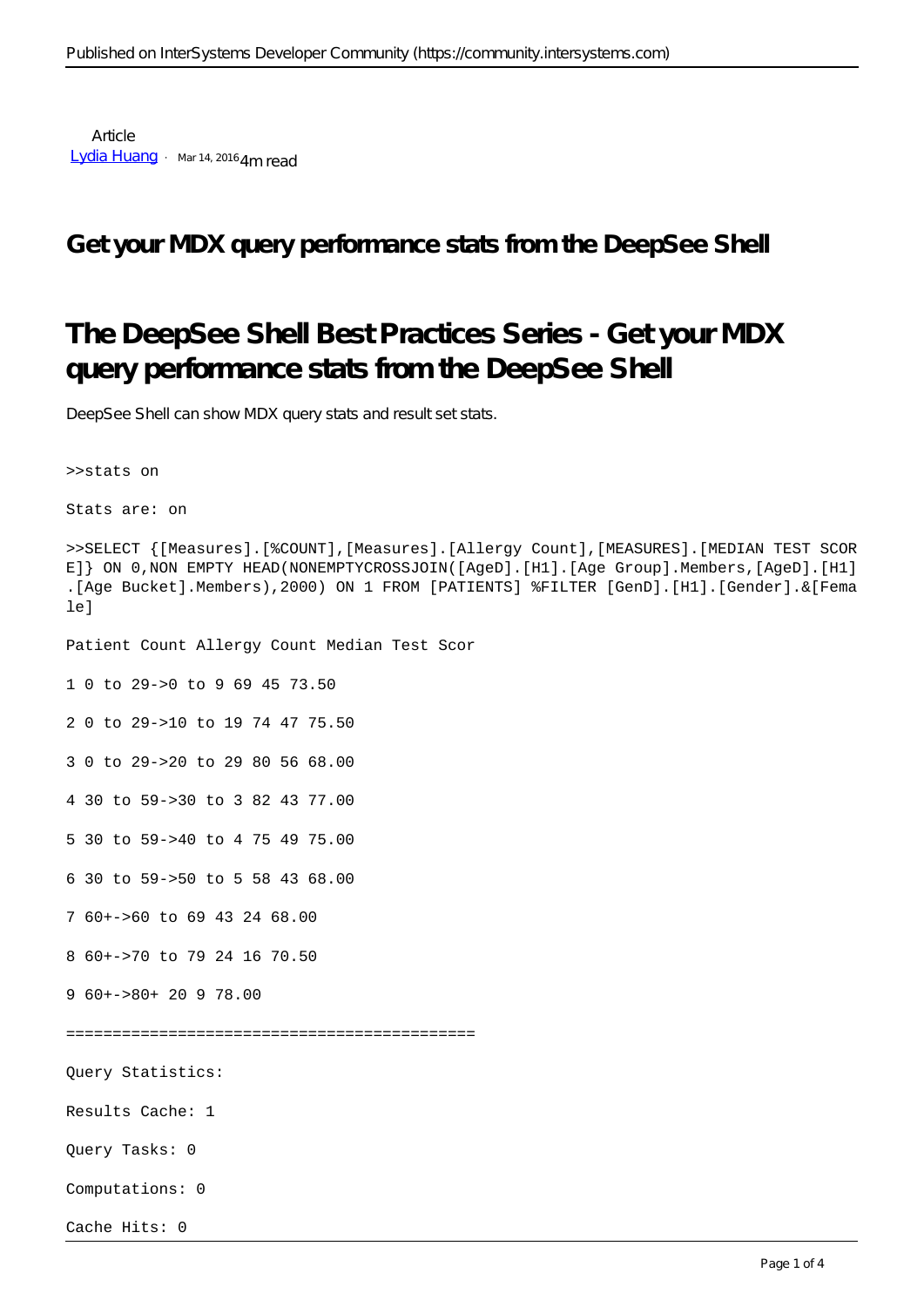Cells: 0 Slices: 1 Expressions: 0 Join Indices: 0 Prepare: 2.689 ms Execute Axes: 16.048 ms Rows: 14.568 ms Crossjoin: 11.505 ms Members: 5.491 ms Execute Cells: 0.000 ms Consolidate: 0.000 ms Total Time: 18.737 ms ResultSet Statistics: Cells: 27 Parse: 7.189 ms Display: 1.943 ms Total Time: 9.132 ms

Elapsed time: .040249s

The values shown here are as follows:

#### 1. **Query Statistics — This group of statistics gives information about the query, which returned a result set. It does not include information on what was done to use that result set.**

- Results Cache is 1 if the results cache was used or is 0 otherwise.
- Query Tasks counts the number of tasks into which this query was divided.
- Computations indicates how much time was spent performing intermediate computations such as aggregating a measure according to its aggregation option. It does not include evaluating MDX expressions.
- Cache Hits counts the number of times an intermediate cache was used.
- Cells counts all the cells of the result set as well as any intermediate cells that were computed.
- Slices counts the number of cube slices in the query. This count indicates the number of items on the WHERE clause.
- Expressions indicates how much time was spent evaluating MDX expressions.

### 2. **When the cache is used, Computations, Cache Hits, Cells, and Expressions are all zero.**

- Prepare, Execute Axes, Execute Cells, and Consolidate indicate how long different parts of the query processing took place. These parts are listed in order.
- Total Time is the sum of those parts.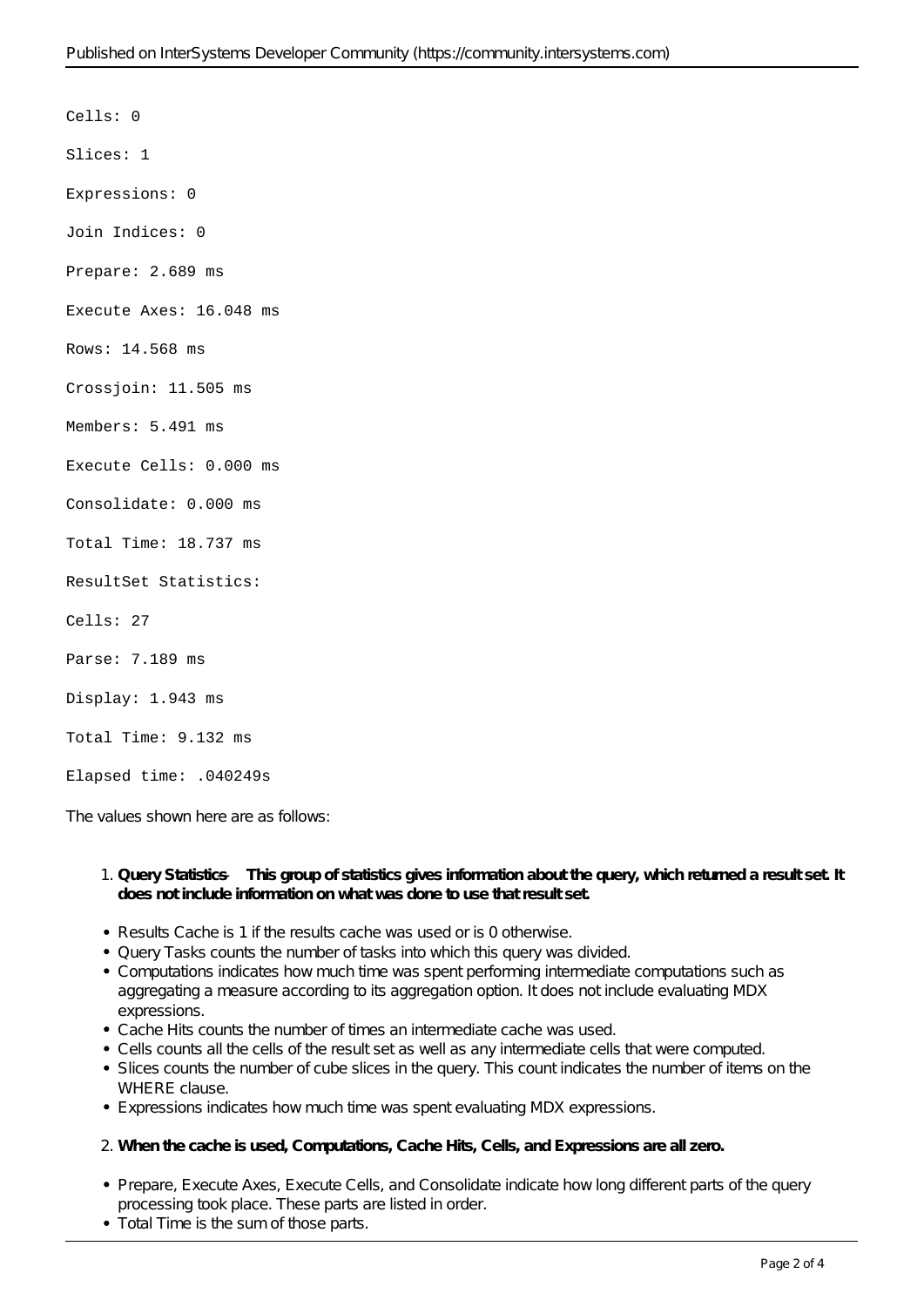**When the cache is used, Execute Cells and Consolidate are both zero, because those parts of the processing are not performed.**

 ResultSet Statistics — This group of statistics gives information about what was done to use the result set after it was returned by the result set. The values are as follows:

- Cells counts the number of cells in the result set.
- Parse indicates how long it took to parse the result set.
- Display indicates how long it took to display it.
- Total Time is the sum of those times.

Please note that if you don't turn off the stats by using "stats off", the stats will be showing for every query you run in the shell.

## **Send your MDXUtils report to WRC**

If you need help from WRC to advise on the query performance, you can generate MDXU tils reports (click [documentation here\)](http://docs.intersystems.com/cache20152/csp/docbook/DocBook.UI.Page.cls?KEY=D2IMP_mdxutils#D2IMP_C38208) for one specific query in your system. DeepSee provides a tool, the %DeepSee.Diagnostic.MDXUtils class, to enable you to gather query statistics and lower-level performance statistics at the same time. Here are the simplified steps.

1. Go to the right namespace (where the dashboard and cube are built) 2. Copy the MDX query from DeepSee Analyzer: Go to Analyzer, find the pivot table datasource -> open the pivot table -> MDX Query button

3. In terminal, go to the right namespace and run

```
Set pMDX="<The MDX query to be analyzed >"
Set pBaseDir="<The base directory for storing the output folder>"
Set pParms("pButtonsOn") = 1 
Set pParms("pButtonsProfile") = "2minrun"
```
### **(note that you can choose from all the available pButtons profiles according to how l ong your query takes to execute)**

do ##class(%DeepSee.Diagnostic.MDXUtils).%Run(pMDX,pBaseDir,1,.pParms)

4. It takes a few minutes to generate the reports. After the files are created, please go to the output folder path, zip the folder and send it to us.

The %Run() method generates the following files:

- **MDXPerf\_nnnnn\_nnnnn.html** Main HTML report file. This contains query statistics, the query plan, and so on.
- **cubename.xml** Definition of the given cube.
- Cached MDXPerf cubename nnnnn nnnnn.html ^PERFMON timed collection report for running the query when using the result cache.
- Uncached\_MDXPerf\_cubename\_nnnnn\_nnnnn.html ^PERFMON timed collection report for running the query when not using the result cache.

Note that DeepSee creates a result cache only for a cube that uses more than 512,000 records (by default), so this report could have the same numbers as Cached\_MDXPerf\_cubename\_nnnnn\_nnnnn.html.

• hostname\_date\_time.html — ^pButtons report.